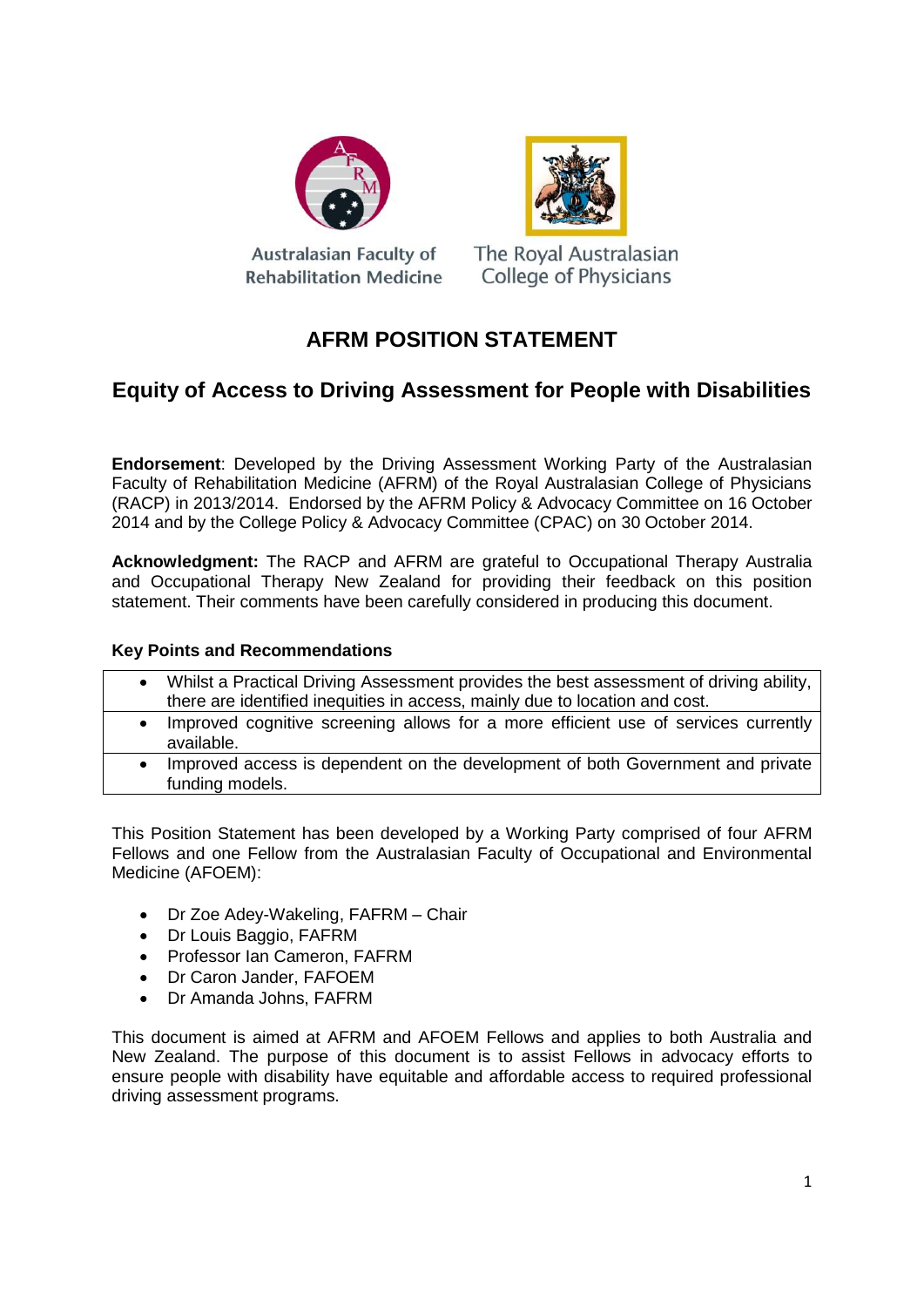#### **Principles and Recommendations**

*Aim: To ensure equitable access to appropriate driving assessment programs in order to avoid the marginalisation of minority groups due to cost prohibitive and poorly accessible services.* 

Three key strategies are recommended to achieve this aim<sup>1</sup>:

1. Appropriate referrals to optimise access within current service frameworks. This

requires:

- o A decision-making framework to determine the most appropriate driving assessment for an individual (i.e. an occupational therapist driving assessment or a driver licensing authority assessment<sup>2</sup>).
- $\circ$  Considering the use of cognitive screening tools in addition to visual and physical assessment to assist clinical decision-making in regards to appropriate referrals for practical assessment. $3$
- o Improving education regarding the decision-making process for appropriate referrals to on-road assessments by occupational therapists or driver licensing authorities<sup>4</sup>. This will involve consideration of the role of non-driver trained occupational therapist and other allied health professional assessments in the screening and identification of 'appropriate' referrals for occupational therapy on-road assessments<sup>5</sup> as required.
- o Increasing awareness and access to existing assessors and services.
- 2. Advocating for improvements in Government funding and private health rebates as the lack of appropriately trained occupational therapy driver assessors is intrinsically linked to funding and often results in increased waiting times or inappropriate return to driving pathways for the consumer.
- 3. Improvement in rural and regional services and funding to facilitate access to metropolitan services for rural clients in order to bridge service gaps.

Driving assessment and rehabilitation should focus on *promoting and prolonging safe driving*. An emphasis on ongoing education and research into driving training, assessment and maintenance is a key feature in improving understanding and momentum in the effort to improve outcomes for currently disadvantaged driver groups. The establishment of telehealth clinics would also assist in efforts to improve equity of access to driving assessments for clients residing in rural and remote areas in particular.

**<sup>.</sup>** *1 Please refer to Appendix 1 for further information.*

*<sup>2</sup> Please refer to Appendix 2 for further information.*

*<sup>3</sup> Please refer to Appendix 3 for a summary of relevant screening tools.*

*<sup>4</sup> Please refer to Appendices 3, 4 and 5 for further information.*

*<sup>5</sup> Occupational Therapy Australia also recommends occupational therapy driver assessor educators work in collaboration with the Royal Australian College of General Practitioners (RACGP) to provide education program regarding appropriate assessment and referral.*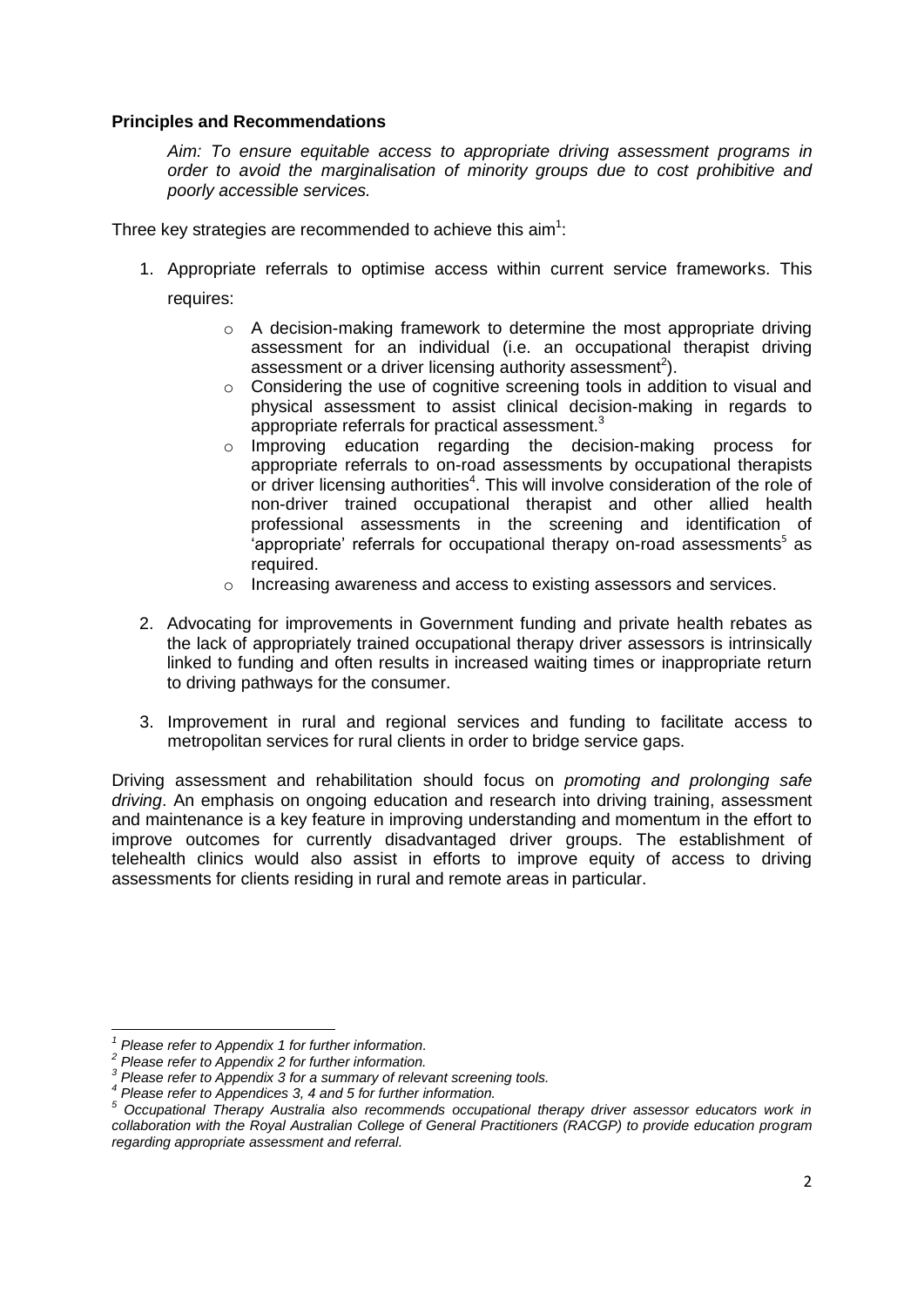#### **Background and statement of the problem**

*"Driving a motor vehicle is a complex task involving perception, appropriate judgement, adequate response time and appropriate physical capability. A range of medical conditions, disabilities and treatments may influence these driving prerequisites. Such impairment may adversely affect driving ability, possibly resulting in a crash causing death or injury."* – Austroads Guidelines 2012<sup>6</sup> .

Rehabilitation adopts a holistic approach to gaining and maintaining maximal independence. Driving is valued as a key element of independence, associated with increased quality of life and social integration, coupled with reduced isolation and depression<sup>78</sup>. A lack of patient education and assessment opportunities is associated with reduced confidence and significant rates of self-imposed restriction<sup>9</sup>.

Off-road and on-road driving training and assessment for people with a disability are often required to optimise an individual's opportunity to attain, maintain and regain a driver's licence.

In 2013, the Australian National Transport Commission revised the Transport Medical Standards with the publication of the updated Austroads guidelines, *Assessing Fitness to Drive for Commercial and Private Vehicle Drivers,* first published in 2012 <sup>10</sup>. These updated guidelines have brought a renewed focus on the importance of driving assessments. They have aimed to both broaden the focus to incorporate *functionality rather than diagnosis*, at the same time as providing clearer and more specific medical standards.

The *ideal* of driving assessment is difficult to meet in metropolitan regions, let alone rural and regional areas. Occupational therapists have been strong advocates for appropriate driving assessments, and have led the way in establishing theoretical models of best-practice. The implementation of such expertise, however, is often met with barriers of funding access, siloing of resources and the limitations of appropriately trained staff or the availability of relevant staffing positions.

These issues are most evident in rural areas where equitable access to specialist medical assessment, driver-trained occupational therapists and driving instructors is problematic. This divide is further exacerbated as rural and regional current and prospective drivers are often more isolated, have less access to public transport and are more likely to be dependent on driving ability for employment and social activities. A lack or loss of licence can have serious implications including making it more difficult to gain employment and increasing social isolation.

**.** 

<sup>6</sup> Austroads (2013): *Assessing Fitness to Drive for Commercial and Private Vehicle Drivers*. Online, available: [http://www.austroads.com.au/assessing-fitness-to-drive.](http://www.austroads.com.au/assessing-fitness-to-drive) Accessed August 2014

<sup>7</sup> Snellgrove CA. Cognitive screening for the safe driving competence of older people with mild cognitive impairment or early dementia.

[http://www.infrastructure.gov.au/roads/safety/publications/2005/pdf/cog\\_screen\\_old.pdf.](http://www.infrastructure.gov.au/roads/safety/publications/2005/pdf/cog_screen_old.pdf) Accessed Feb 2014 <sup>8</sup> Fricke J and Unsworth C. Time use and importance of instrumental activities of daily living. Aust Occ Ther J.

<sup>2001 48(3): 118-131&</sup>lt;br><sup>9</sup> Finestone HM, Marshall SC, Rozenberg D, Moussa RC, Hunt L, Green-Finestone LS. Differences between poststroke drivers and nondrivers: demographic characteristics, medical status, and transportation use. [Am J](http://www.ncbi.nlm.nih.gov/pubmed/19487920)  [Phys Med Rehabil.](http://www.ncbi.nlm.nih.gov/pubmed/19487920) 2009 Nov;88(11):904-23

<sup>10</sup> Austroads (2013): *Assessing Fitness to Drive for Commercial and Private Vehicle Drivers*. Online, available: [http://www.austroads.com.au/assessing-fitness-to-drive.](http://www.austroads.com.au/assessing-fitness-to-drive) Accessed August 2014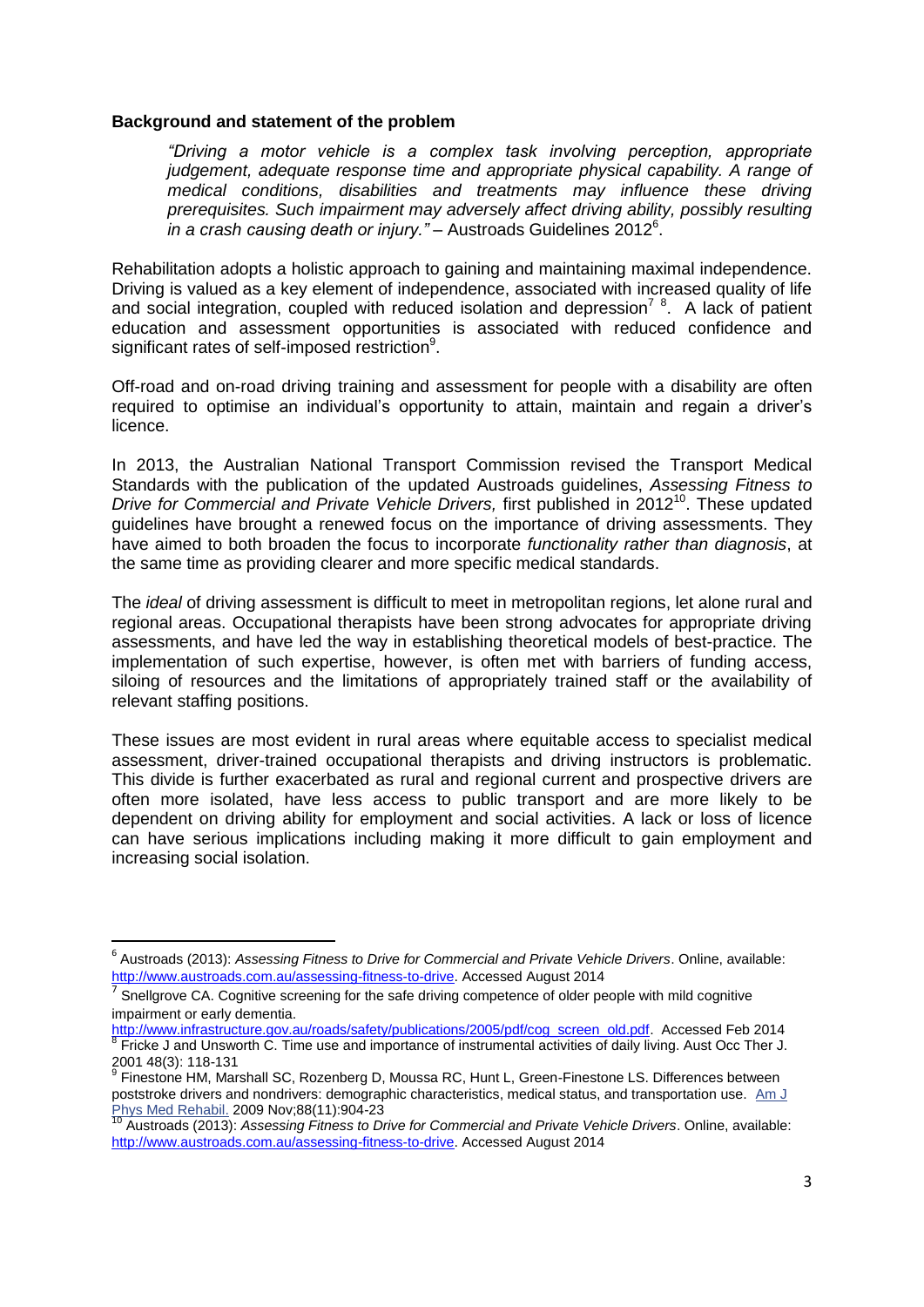### **Current Driving Assessment Services**

#### Significant variability in availability and cost of current driving assessment services

The practical competency to drive test accessed through driver licensing authorities is either a free or almost free service in Australia and New Zealand. These tests are usually readily available locally. Access to this service is not highlighted as deficient, though this test is not always the appropriate assessment format when reviewing the impact of a medical condition on a person's ability to drive. Inappropriate assessment may result in inconsistent outcomes and potentially premature cessation of driving or conversely unrealistic expectations when return to drive is not a viable option.

*Publicly funded* driver assessment programs<sup>11</sup> are not widely available across Australia and New Zealand and those that do exist have limited capacity and waiting lists of 6 to 12 months<sup>12</sup>. Generally, the cost of a public occupational therapy driver assessment is covered by these programs, with the only cost to the client being that of the fee for the driving instructor (generally \$80-\$90).

*Private occupational therapy services* are more prominent. Waiting lists are significantly shorter (many within 2 weeks) but cost is significantly greater. Costs vary greatly between practitioners, from \$220-\$1000<sup>13</sup>. The majority of services are delivered in metro/outer metro and regional areas. Although some services charge travel-time to clients within an acceptable radius, clients residing in rural or remote areas would be required to travel to the service.

Barriers to appropriate driving assessments are universally cost and access. Age has not been identified as an individual barrier, though it must be noted that the barriers of cost and access issues may be amplified in an aged cohort. Cost barriers can result in clients relinquishing their licence without the chance of undergoing an appropriate assessment.

In addition, there are difficulties in reliably assessing the current demand for these assessments due to prohibitive costs and non-referrals preventing many from accessing the service.

#### **Conclusion:**

Within the current service framework, improvements may be achieved with better information and understanding as well as improved screening to ensure appropriate referrals<sup>14</sup>. An improved or 'ideal' service would include equity of access in terms of cost, location and timely assessment.

Proposed avenues to achieve this include:

- Advocating to Medicare (Australia) / Ministry of Health (New Zealand) for funding through GP healthcare plans.
- Advocating to private insurers regarding specific rebates for on-road occupational therapy assessments.
- Advocating for the training of rural occupational therapists to become accredited driving assessors to improve equity of access to services

 $\overline{\phantom{a}}$ <sup>11</sup> *Please refer to Appendix 5 for definition of types of on-road assessment.*

<sup>12</sup> *This information has been obtained via an informal email survey of driver-trained occupational therapists.*

<sup>13</sup> *This information has been obtained via an informal email survey of driver-trained occupational therapists.*

<sup>14</sup> *Please refer to Appendix 2 and 3 for further information about decision support for referral for specialist or practical driving assessment and for a summary of appropriate screening tools.*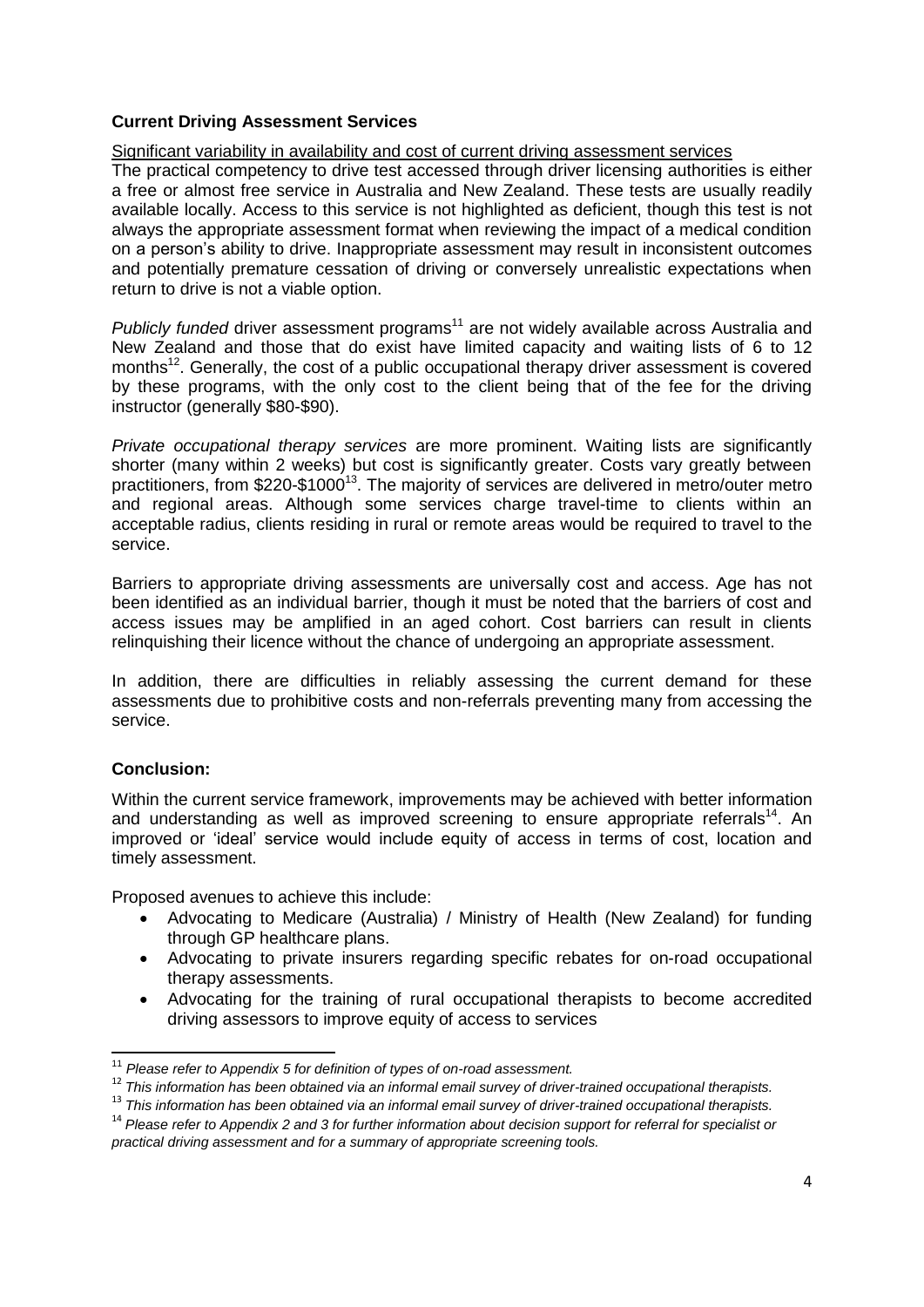- Considering applications for Government funding and exploration of public-private funding relationships.
- Improving services for rural and remote individuals via telehealth services to access specialist medical assessments and support funding for rural individuals to access metropolitan services as well as funding for driver trained occupational therapists to travel to rural areas.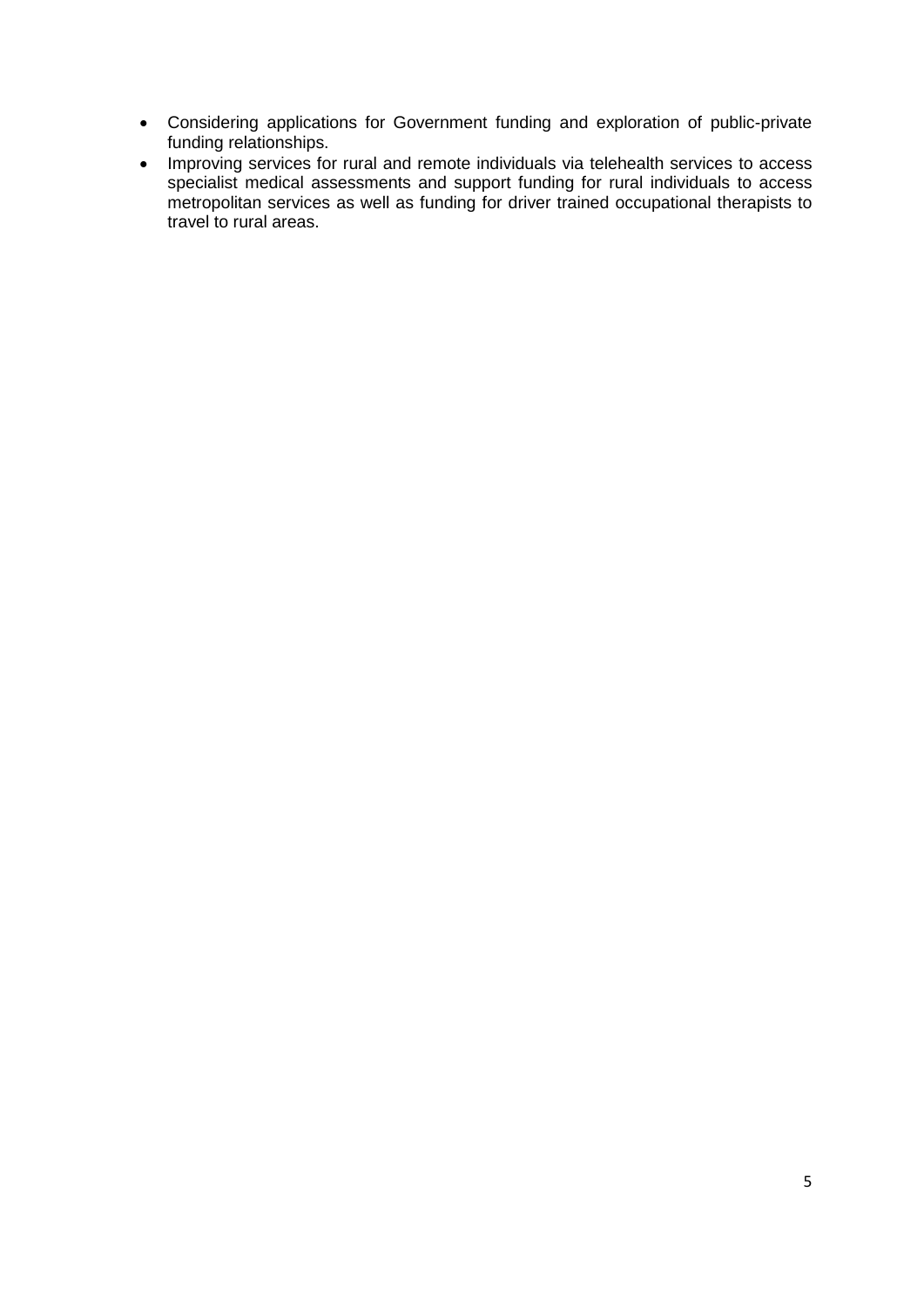# **List of appendices**<br>Appendix 1: Flowc

- Appendix 1: Flowchart Driving Assessment Working Party approach<br>Appendix 2: Flowchart Decision support for referral for specialist
- Flowchart Decision support for referral for specialist or practical driving assessment
- Appendix 3: Summary of screening Tools<br>Appendix 4: Useful resources for health pr
- Appendix 4: Useful resources for health professionals<br>Appendix 5: Definition of Terms
- Definition of Terms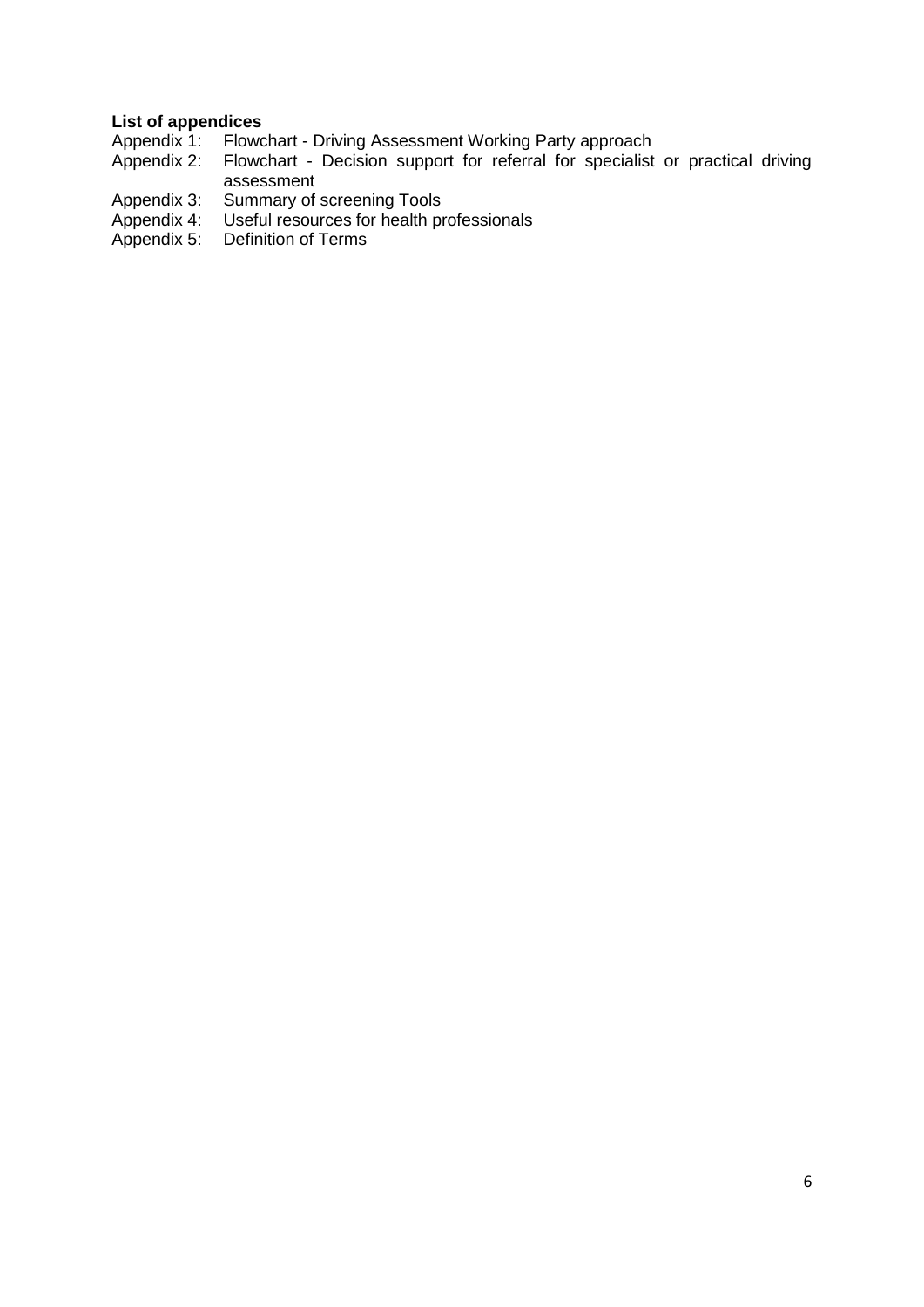### **Appendix 1**

### **Flowchart - Driving Assessment Working Party Approach**

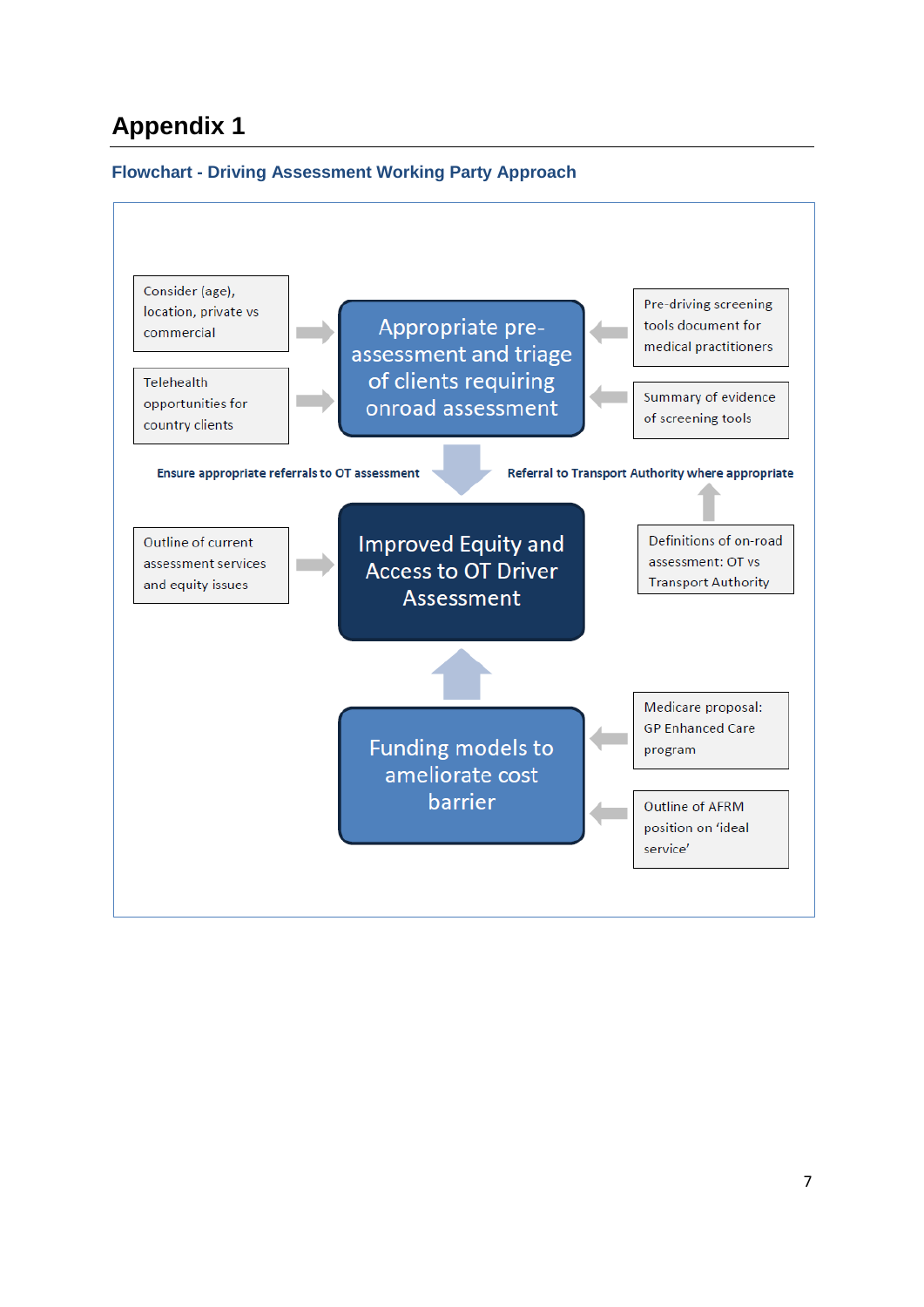## **Appendix 2**

#### **Flowchart – Decision support for referral for specialist or practical driving assessment**



*\* Australian rehabilitation physicians need to apply these recommendations in context with the Austroads Guidelines: Assessing fitness to drive for commercial and private vehicle drivers (2012). Available online: [http://www.austroads.com.au/drivers-vehicles/assessing-fitness-to-drive,](http://www.austroads.com.au/drivers-vehicles/assessing-fitness-to-drive) last accessed 22/10/2014]*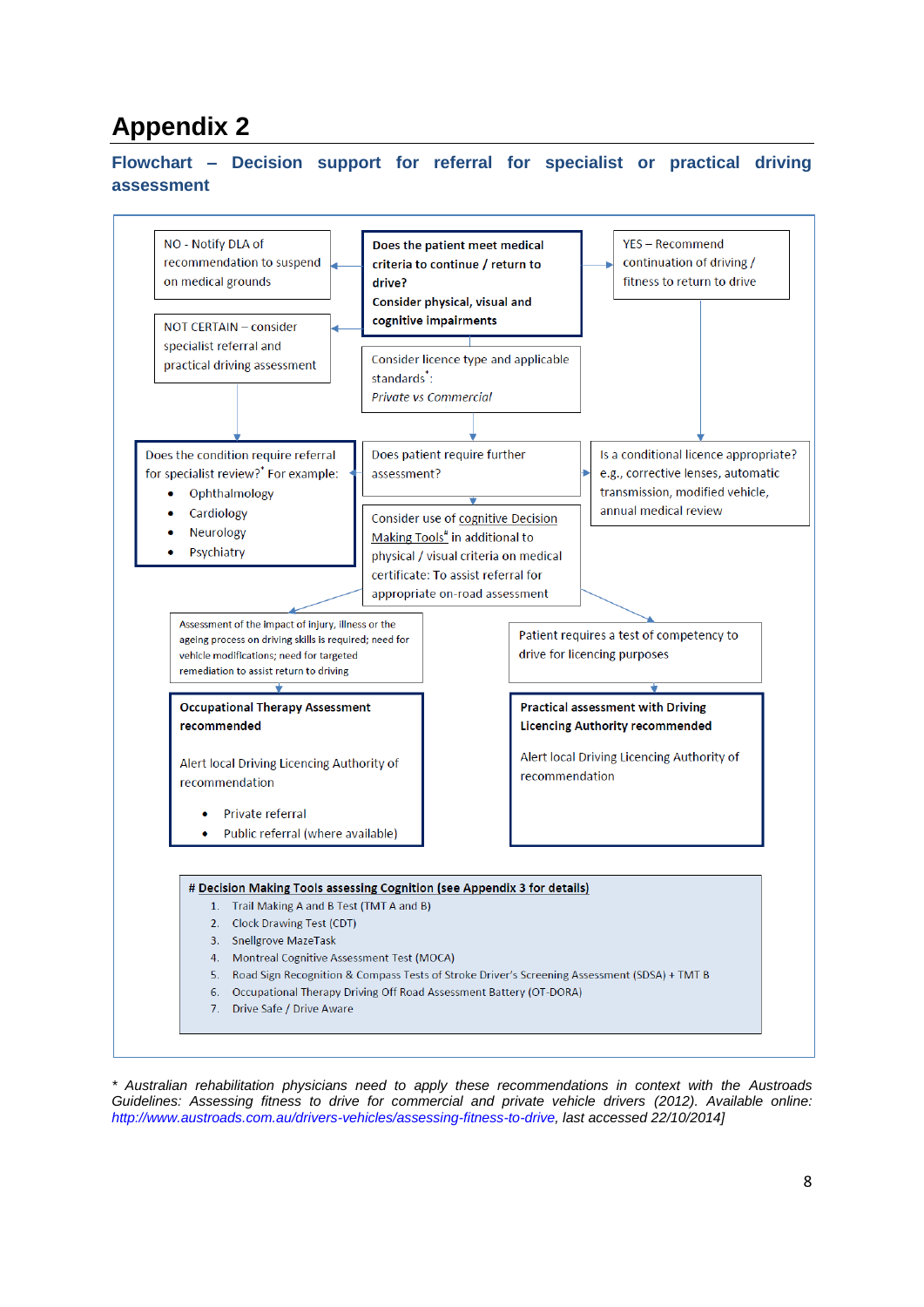*\* New Zealand rehabilitation physicians need to apply these recommendations in context with the NZ Transport Agency Guidelines: Medical aspects of fitness to drive: A guide for medical practitioners (2009) [Available online: [http://www.nzta.govt.nz/resources/medical-aspects/,](http://www.nzta.govt.nz/resources/medical-aspects/) last accessed 30/10/14]. In particular, in differentiating the need for an occupational therapist's assessment and the requirement of "a test of competency to driving for licencing purposes"*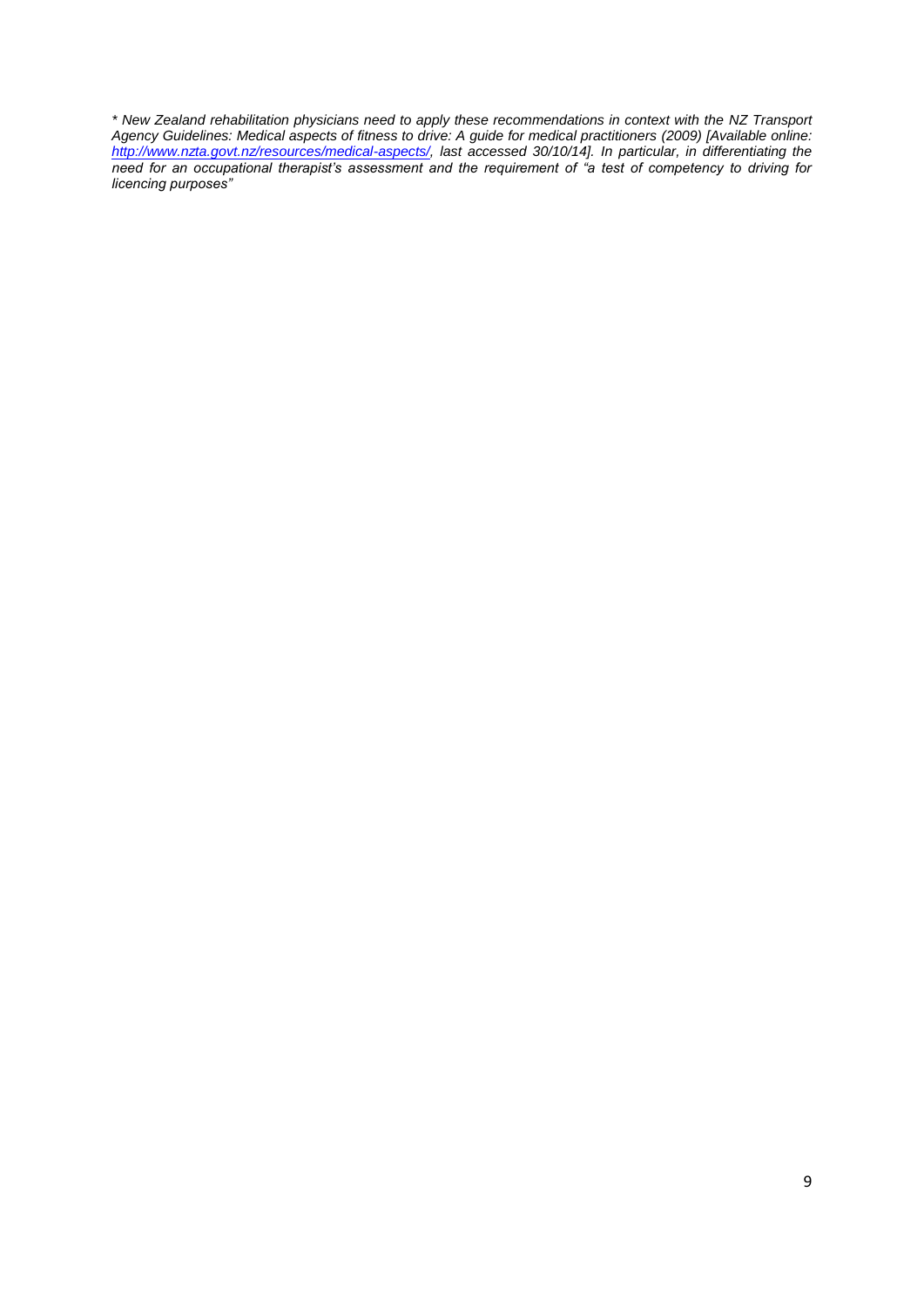# **Appendix 3:**

### **Screening Tools**

The following tools are recommended for screening only. No test is 100% predictive of onroad driving ability, and must only be used to help identify those who might benefit from further assessment.

| Trail Making Test A and B (TMT A and B)          |                                                                                                                                                                                                                                                                                                                                       |
|--------------------------------------------------|---------------------------------------------------------------------------------------------------------------------------------------------------------------------------------------------------------------------------------------------------------------------------------------------------------------------------------------|
| Reference:                                       | Tombaugh, T. Trail Making Test A and B: Normative data stratified by age and<br>education. Archives of Clinical Neuropsychology 19(2004) 203-214                                                                                                                                                                                      |
| Summary:                                         | A time taken on TMT B of >180 seconds is generally accepted as a cut-off for<br>further intervention / assessment.                                                                                                                                                                                                                    |
| Accessing<br>Tool:                               | http://doa.alaska.gov/dmv/akol/pdfs/uiowa_trailmaking.pdf                                                                                                                                                                                                                                                                             |
| <b>Clockface Drawing Test (CDT)</b>              |                                                                                                                                                                                                                                                                                                                                       |
| Reference:                                       | Freund B, Gravenstein S, Ferris R, Burke B, Shaheen E. Drawing Clocks and<br>Driving Cars: Use of Brief Tests of Cognition to Screen Driving Competency in<br>Older Adults. J Gen Intern Med 20 (2005) 240-244                                                                                                                        |
| Summary:                                         | Candidates scoring less than 5/7 for the CDT made more driving errors<br>(hazardous and total)<br>Freund Clock Scoring for Driving Competency (mark out of 7)                                                                                                                                                                         |
| Accessing<br>Tool:                               | http://www.rehabmeasures.org/PDF%20Library/Clock%20Drawing%20Test%<br>20Instructions.pdf                                                                                                                                                                                                                                              |
| <b>Snellgrove Maze Task</b>                      |                                                                                                                                                                                                                                                                                                                                       |
| Reference:                                       | http://www.infrastructure.gov.au/roads/safety/publications/2005/pdf/cog_scree                                                                                                                                                                                                                                                         |
|                                                  | n_old.pdf<br>Barco P, Wallendorf M, Snellgrove C, Ott B, Carr D. Predicting Road Test<br>Performance in Drivers with Stroke. Am J Occ Therapy (2014) 68: 221-229<br>Carr D, Barco P, Wallendorf M, Snellgrove C, Ott B. Predicting Road Test<br>Performance in Drivers with Dementia. J Am Geriatr Soc (2011) 59: 2112-<br>2117       |
| Summary:                                         | In patients with mild cognitive impairment (MCI) or dementia, the Maze Task<br>discriminates with accuracy participants who passed or failed the on-road<br>driving test                                                                                                                                                              |
| Accessing<br>Tool:                               | Access via contacting author: Carol.snellgrove@health.sa.gov.au<br>Fee to access for clinical purposes                                                                                                                                                                                                                                |
| <b>Montreal Cognitive Assessment Test (MOCA)</b> |                                                                                                                                                                                                                                                                                                                                       |
| Reference:                                       | Nasreddine ZS, Phillips NA, Bedirian V, et al. The Montreal Cognitive<br>Assessment, MoCA: A brief screening tool for mild cognitive impairment. J Am<br>Geriatr Soc 53 (2005) 695-699.                                                                                                                                               |
| Summary:                                         | Montreal Cognitive Assessment (MoCA) has been shown to have greater<br>sensitivity and specificity when compared to MMSE, as well as an ability to<br>detect cognitive decline at an earlier stage.<br>An upcoming development for MOCA will be: MoCA-Drive: To assess<br>MoCA's ability to predict success or failure on a road test |
| Accessing<br>Tool:                               | http://www.mocatest.org<br>Test can be printed, and accessed in different languages                                                                                                                                                                                                                                                   |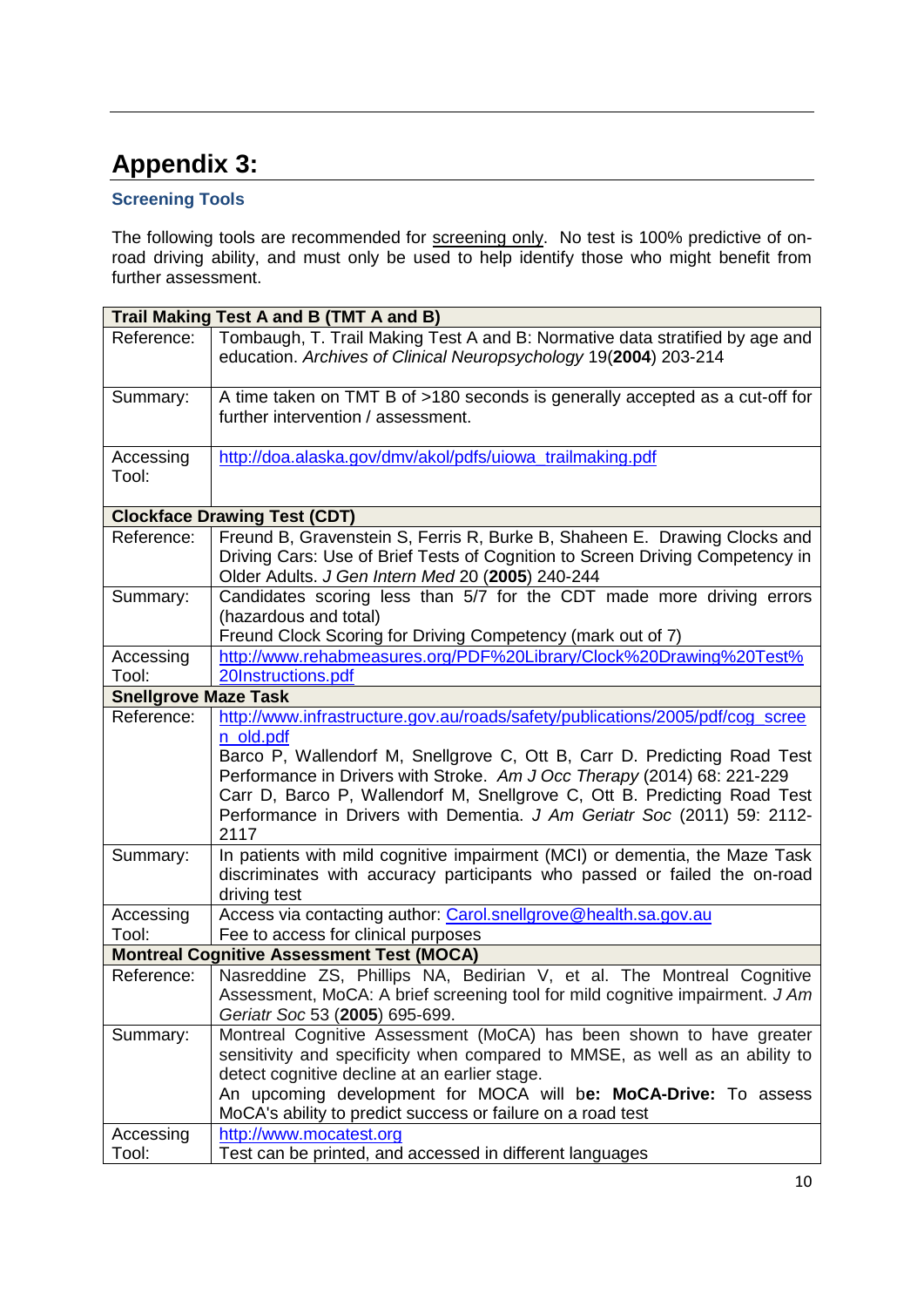| <b>Stroke Drivers Screening Assessment (SDSA)</b> |                                                                                                                                                                                                                                                                                                                                                                                                                                     |
|---------------------------------------------------|-------------------------------------------------------------------------------------------------------------------------------------------------------------------------------------------------------------------------------------------------------------------------------------------------------------------------------------------------------------------------------------------------------------------------------------|
| Reference:                                        | Devos H, Akinwuntan AE, Nieuwboer A, Truijen S, Tant M, De Weerdt W.<br>Screening for Fitness to Drive After Stroke: A Systematic Review and Meta-<br>Analysis. Neurology 76 (2011) 747-756<br>Lincoln NB, Radford KA, Nouri FM. Stroke Drivers Screening Assessment                                                                                                                                                                |
|                                                   | <b>Manual Revised 2012</b>                                                                                                                                                                                                                                                                                                                                                                                                          |
| Summary:                                          | Combination of Road Sign Recognition, Compass and TMT B are useful to<br>identify person with stroke at risk of failing an on-road assessment.<br>Note that the Road Sign Recognition Test is a UK-based tool, with validated<br>Australian version; Australian Road Sign cards in SDSA available at extra cost<br>when purchasing SDSA<br>The manual indicates use of the SDSA tool in non-stroke populations is not<br>validated. |
| Accessing                                         | http://www.nottingham.ac.uk/medicine/documents/publishedassessments/sds                                                                                                                                                                                                                                                                                                                                                             |
| Tool:                                             | a-manual-2012-uk.pdf                                                                                                                                                                                                                                                                                                                                                                                                                |
| OT Driving Off Road Assessment Battery            |                                                                                                                                                                                                                                                                                                                                                                                                                                     |
| Reference:                                        | Unsworth, Pallant, Russell and Odell, 2011                                                                                                                                                                                                                                                                                                                                                                                          |
| Summary:                                          | Off-road screening tool developed in Australia                                                                                                                                                                                                                                                                                                                                                                                      |
| Accessing<br>Tool:                                | Available through American Occupational Therapy Association (AOTA) Press<br>for \$99; subtests can be used by GPs for free as screening tools and include<br>the Drive Home Maze Test                                                                                                                                                                                                                                               |
| <b>Drive Safe / Drive Aware</b>                   |                                                                                                                                                                                                                                                                                                                                                                                                                                     |
| Reference:                                        | Kay and Bundy 2009                                                                                                                                                                                                                                                                                                                                                                                                                  |
| Summary:                                          | Assessment of awareness of driving environment and<br>driving ability.<br>Research currently underway looking into converting<br>DriveSafe and<br>DriveAware into an iPad test for doctors to use to screen and identify drivers<br>who require further assessment.                                                                                                                                                                 |
| Accessing<br>Tool:                                | Available through Pearson Assessment for \$509                                                                                                                                                                                                                                                                                                                                                                                      |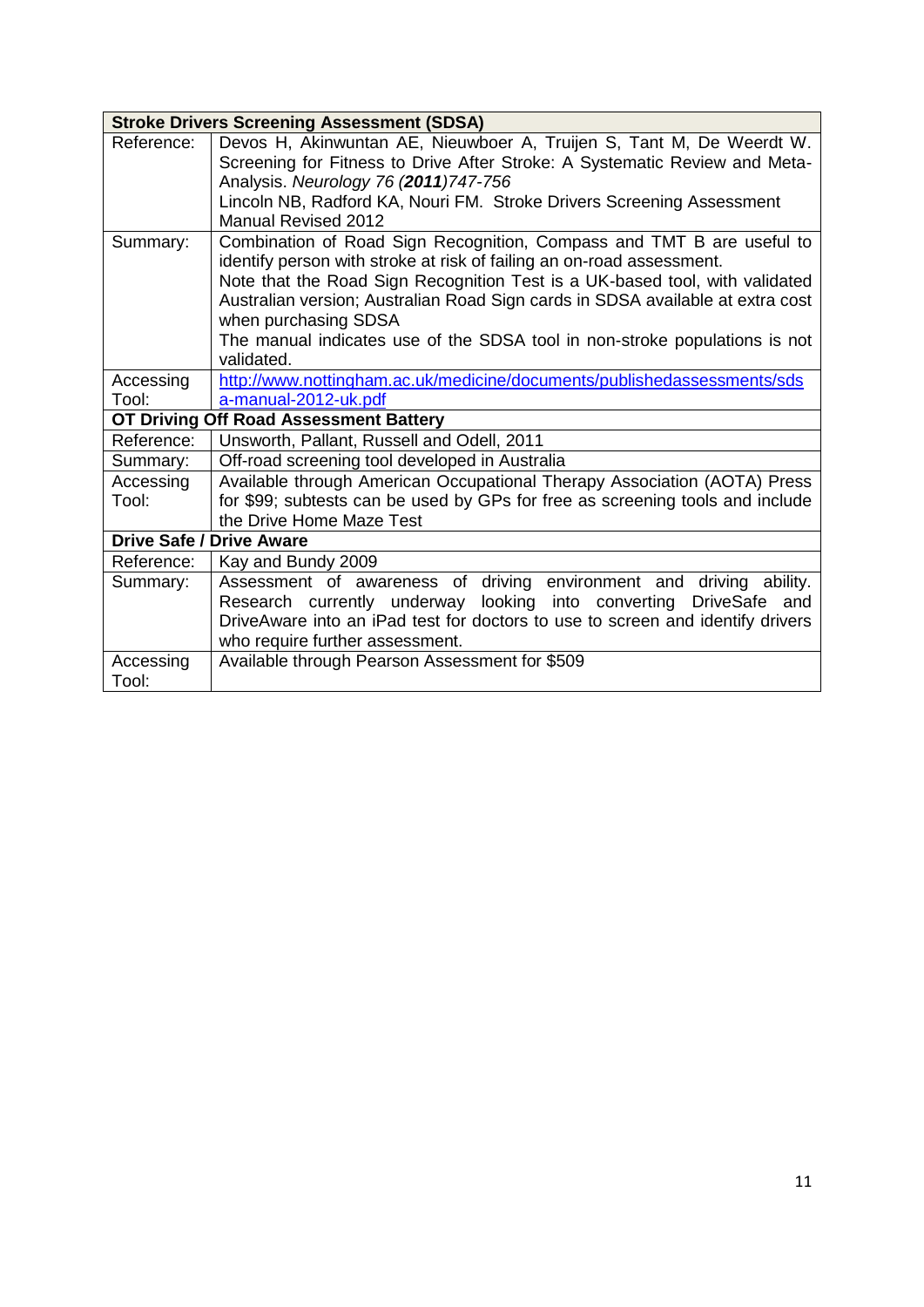# **Appendix 4:**

**Useful resources:**

- Occupational Therapy Australia website
	- o <https://www.otaus.com.au/> [last accessed on 23/06/2014]
- Austroads Guidelines
	- o <http://www.austroads.com.au/> [last accessed on 23/06/2014]
	- o <http://www.austroads.com.au/assessing-fitness-to-drive/> [last accessed on 23/06/2014]
	- o <http://www.austroads.com.au/for-commercial-vehicle-drivers> [last accessed on 23/06/2014]
- New Zealand Guidelines
	- o <http://www.nzta.govt.nz/resources/medical-aspects/> [last accessed on 23/06/2014]
- Driving Education / Learning Opportunities
	- o NSW<http://www.mynrma.com.au/motoring/education/assessment.htm> [last accessed on 23/06/2014]
	- o SA [www.mylicence.sa.gov.au](http://www.mylicence.sa.gov.au/) [last accessed on 23/06/2014]